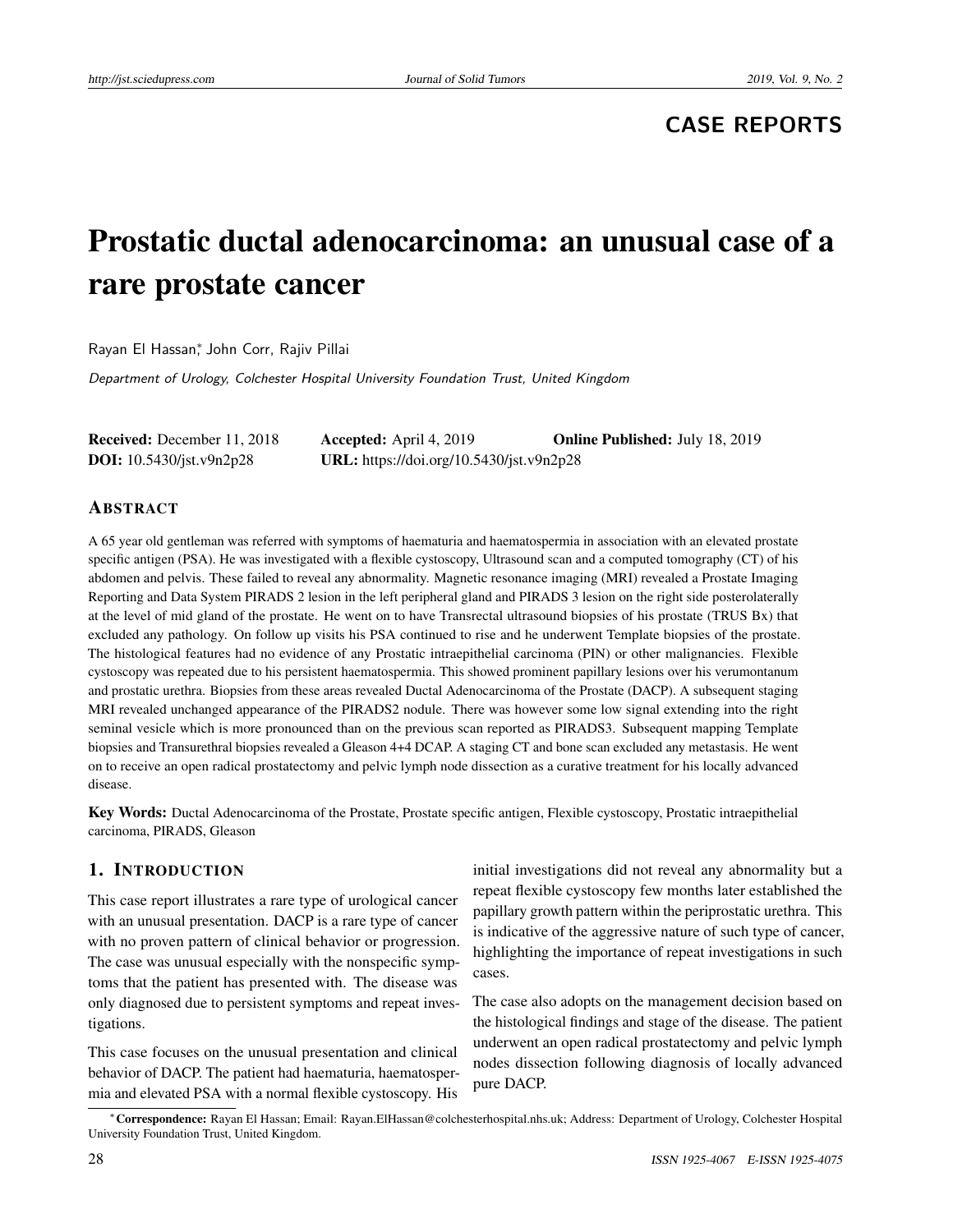## 2. CASE PRESENTATION

A 65 year old patient was referred to our Urology department at Colchester General Hospital with visible haematuria and haematospermia and a presenting PSA of 8.6ng/ml. He was an Ex-smoker five years in cassation. He had a background history of diverticular disease and hypertension. The patient was first seen in the haematuria clinic. On examination, he had a 40cc benign prostate which was asymmetric with right lobe larger than left. A plain x-ray KUB, US of his urinary tract and flexible cystoscopy was normal. He underwent an MRI of his prostate and a Trans-rectal Ultrasound Guided biopsy of his prostate to investigate his elevated PSA. In the meantime he was admitted under the general surgical team with acute diverticulitis which was diagnosed on CT. The CT excluded any urological pathology. His MRI reported a 38cc prostate, a 1.7cm rounded PIRADS 2 focus extending into left peripheral gland with some intermediate signal more keeping with hyper plastic nodule than tumour plus a small foci of restricted diffusion between right central and periphery gland posterolaterally could represent a small foci of organ confined tumour with PIRADS 3. It reported normal seminal vesicles (SV) and no lymphadenopathy or bony abnormalities. The histology report from the TRUS prostate biopsy revealed no evidence of malignancy. The patient was initially put on PSA surveillance. His follow up PSA was elevated at 14.31ng/ml and evidently he received systematic template prostate biopsies, Histology had benign features with no evidence of PIN or any other malignancy. Subsequently his PSA dropped down to 11.6ng/ml but the haematospermia persisted. A repeat flexible cystoscopy revealed prominent papillary lesions around the verumontanum within the prostatic urethra. The papillary lesions were biopsied at the same time. Histology revealed Ductal Carcinoma of the Prostate. His case was then discussed in our Multidisciplinary Team Meeting (MDT). The outcome of the meeting was to offer him a staging MRI scan and a formal transurethral (TUR) biopsy. His MRI reported a 54cc prostate and an unchanged hyperplastic PIRADS2 nodule over left peripheral gland. There was however a low signal extending into the right seminal vesicle which was more pronounced than on previous scan with PIRADS3. The central gland was non suspicious. The seminal vesicles appeared otherwise normal and had no lymphoadenopathy or any bony abnormalities. He went on to have repeat systematic Template biopsies as well as TUR biopsies of the prostatic urethra under general anaesthesia. The resection biopsies were done at the veumontanum and twenty template biopsies done including the right SV. The histology report showed "Ductal Adenocarcinoma equivalent to Gleason of "4+4=8", present in 7/54 cores. The left medial anterior apex

(60%) and left lateral prostate (50%) zones were positive. There was no evidence of perineurial invasion. The targeted Right SV biopsy included fragments of Ductal Adenocarcinoma." Following these findings, further staging including a staging CT of chest, abdomen and pelvis & a bone scan revealed no metastatic disease (T3bNoMo). His case was discussed in the specialist network MDT and it was decided to offer all active treatment options with a curative intent including surgery, external beam radiotherapy and HDR (high dose rate brachytherapy) boost. The patient opted for radical surgery after appropriate counselling including the possibility of adjuvant treatment following radical surgery. The patient underwent an uneventful Open Radical Prostatectomy and Pelvic lymph nodes dissection. His prostatectomy specimen showed approximately 35% total volume of left side of the prostate being occupied with invasive Gleason 4+4 ductal carcinoma of the prostate, with no perineurial or vascular invasion readily identified (pT2a pN0 pR0). There was no extension of the disease beyond the prostate, the SVs and no metastasis or any lymph nodes involvement. His surgery and recovery were uneventful. He is under close follow up after surgery. He had mild stress urinary incontinence postoperatively which resolved completely on subsequent follow ups. His PSA has been undetectable and had a clear 6 monthly CT scan. The patient was free of recurrence or metastatic disease at 12 months follow up and hasn't received any adjuvant or salvage therapy. He is to receive a further CT scan at two and five years. The patient is also under regular cystoscopic surveillance. The close follow-up and monitoring is very important so that any early recurrent or metastatic disease is detected.

## 3. DISCUSSION

Whilst prostate cancer is a common cancer in men, multiple variants are present and some of which are atypical. Some of these atypical variants have been previously reported to present with low PSA.[\[1\]](#page-3-0) Ductal Adenocarcinoma of the Prostate was first reported in in 1967 by Melicow and Patcher presumed to rise from mullarian remnants and de-scribed as an endometrioid cancer.<sup>[\[2\]](#page-3-1)</sup> It was later in 2007 that Orihuela and Green have confirmed its prostatic stem. DACP is considered a rare yet aggressive form of prostate carcinoma. It's mainly found on incidental biopsy or histological outcomes from prostatectomies. In a large series, patients with ductal variant presented more with low PSA levels and more advance stage of the disease<sup>[\[3\]](#page-3-2)</sup> With its site of growth, DCAP manifests with haematuria and symptoms of obstruction difficult to distinguish from BPH. It can be detected on cystoscopy showing papillary changes over the periprostatic urethra and near the verumontanum utricle. It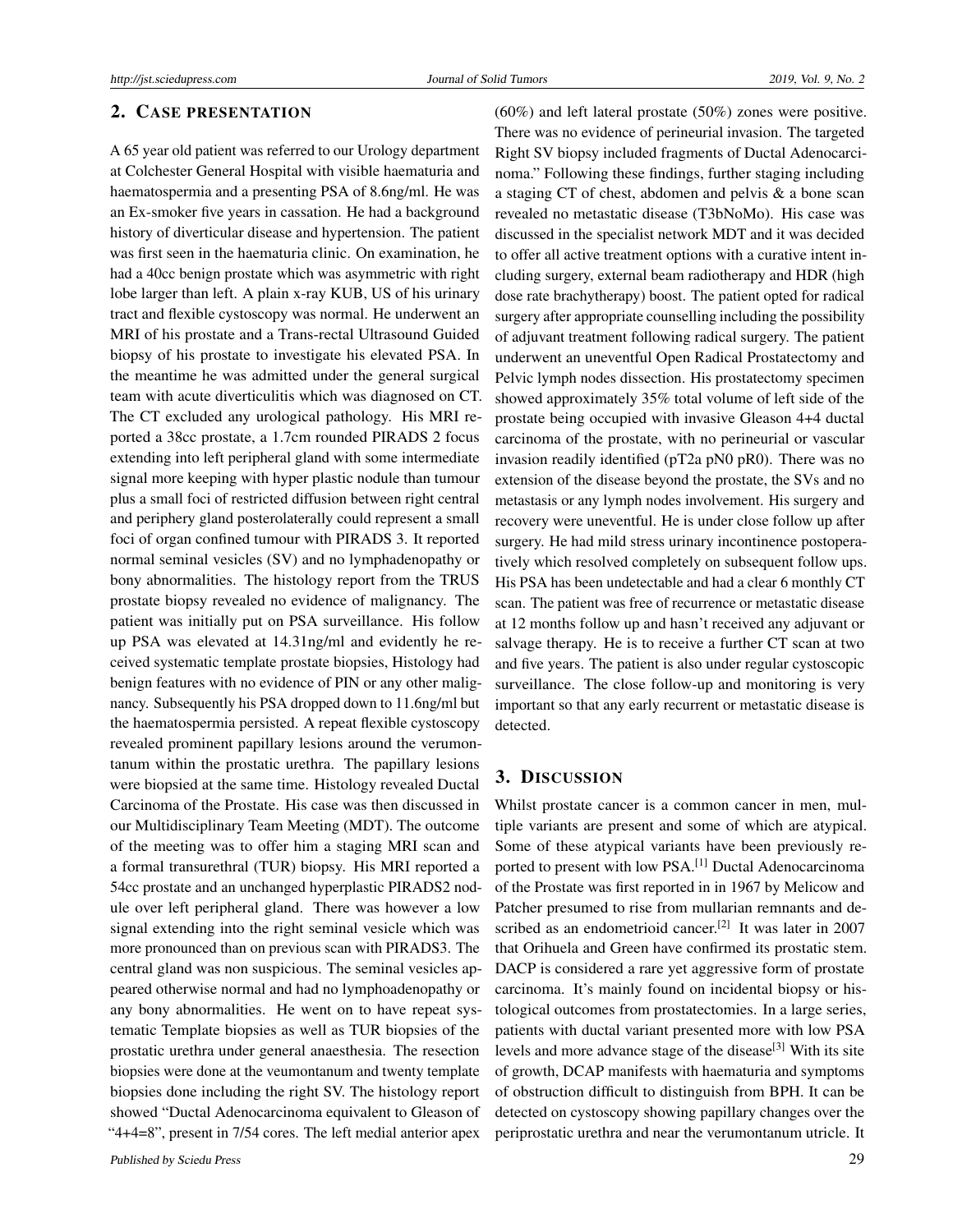is mainly found in the periprostatic urethra and suggestive of typical growth into the periurethral ducts and stroma. The site of growth is the only reported feature of this type of cancer. It can be present as pure disease or mixed; typically with Acinar adenocarcinoma.<sup>[\[4\]](#page-3-3)</sup>

Patients with high PSA levels above the specific age reference or visible haematuria require an urgent referral as per NICE Guidelines. The patient had also presented with haematospermia. A single episode of haematospermia is likely to be benign or self-limiting.<sup>[\[5\]](#page-3-4)</sup> On the other hand, high risk patients with repeatedly elevated PSA and persistent symptoms should have an urgent referral and further investigations (NICE and BAUS). A thorough examination including DRE, endoscopic examinations, TRUS Biopsy and imaging including CT and MRI should be carried out to exclude any malignancies.<sup>[\[6\]](#page-3-5)</sup> Though some has criticized the diagnostic profit of flexible cystoscopy and ultrasound scan as an initial investigation for haematosperimia.<sup>[\[7\]](#page-3-6)</sup> In this scenario, the patient received a cystoscopy and ultrasound scan as part of his haematuria investigations. As for the CT; that was done whilst investigating his acute diverticulitis. The patient went on to have his PSA monitored as part of PSA surveillance. Template biopsies were carried on based on previous negative investigations including non conclusive imaging results and the PSA trend. Flexible cystoscopy was repeated due to persistent haematospermia Biopsies were taken then due the suspicious papillary lesions around the verumonatum within prostatic urethra. DCAP is commonly picked up incidentally from prostatectomy and biopsy specimens.<sup>[\[8\]](#page-3-7)</sup> It mainly presents at the prostatic urethra; that being the only specific feature with its histological variant growth.[\[9\]](#page-3-8) After the diagnostic findings of DACP, a transurethral resection biopsies, template biopsies and MRI scan were done followed by a CT of the chest, abdomen and pelvis. The investigations were done to find out if the disease was pure or mixed DACP and assess the extent of the disease or any metastatic involvement. After the diagnostic findings of DACP, a transurethral resection biopsies, Template biopsies and MRI scan were done followed by a CT of the chest, abdomen and pelvis. The investigations were done for the differential between pure or mixed DACP and assess the extent of the disease or any metastasis.

The patient presented with mixed urological symptoms. He had symptoms of visible haematuria as well as haematospermia. His PSA was also elevated with a presenting PSA of 8.6ng/ml. The mixed clinical picture posed a diagnostic dilemma initially. Hence he underwent a variety of preliminary investigations to rule out both upper and lower urinary tract pathologies. These investigations ruled out renal cancer, stones, malformations and any other upper tract pathologies. The primary flexible cystoscopy was normal which ruled out any urethral and bladder pathologies or other lower urinary tract abnormalities. Repeated investigations which proved normal, posed a a diagnostic challenge. Prostate disease was suspected with the persistent haematospermia and elevated PSA. The standard workup for prostate cancer as per EAU guidelines includes MRI and prostate biopsies via transrectal or transperineal route. Despite the initial negative investigations, the patient underwent repeat investigations due to persistent symptoms. This enabled the diagnosis of a DCAP through flexible cystoscopy by detecting changes within the prostatic urethra. There is no clear management strategy for DCAP yet due to uncommon nature of DCAP and the poor understanding of its natural history. It has been reported that the risk of positive margin in DCAP is higher due to its extension into the urethral submucosa.<sup>[\[10\]](#page-3-9)</sup> The patient was diagnosed with locally advanced ductal adenocarcinoma of the prostate with involvement of the right seminal vesicle. There was no bony involvement and no metastasis on initial work up. After a multidisciplinary team meeting discussion, a close consultation was undertaken with the patient in the outpatient department. The patient was given the option of having radical treatment with a curative intent including surgery, external beam radiotherapy or high dose rate brachytherapy as the primary treatment option. He was counselled that he's likely to need a multimodality treatment considering the aggressive nature of the tumour.

Our patient had an unusual presentation of DCAP. He had unique features and variant clinical behaviour. His persistent haematospermia lead to repeated investigations which led to the diagnosis eventually. He had an organ confined disease with no extra capsular involvement and no metastasis. The behavior of this disease has been difficult to confirm due to its rarity. There has been evidence to suggest it might behave more aggressively than other variants like Acinar adenocarcinoma. A large study in 2010 did show that patients with DACP more commonly awarded distant and poorly differentiated disease. It also resulted in more extra capsular presentation yet not particularly different in the rates of lymph nodes involvement.<sup>[\[2\]](#page-3-1)</sup>

Tu SM and Pisters LL reported that patients with no mixed ductal cancers survived longer after radical surgery with the disease resulting in an increased likelihood for local recurrence. The clinical outcome of pure variants may improve with prostatectomy in particular. Unfortunately in some cases, metastasis and extra-capsular extension with positive margins can develop with the disease being diagnosed at late stages, with liver and lung being a common site of spread.[\[11\]](#page-3-10) Such cases have been reported previously. Systemic chemotherapy proceeded with secondary hormonal